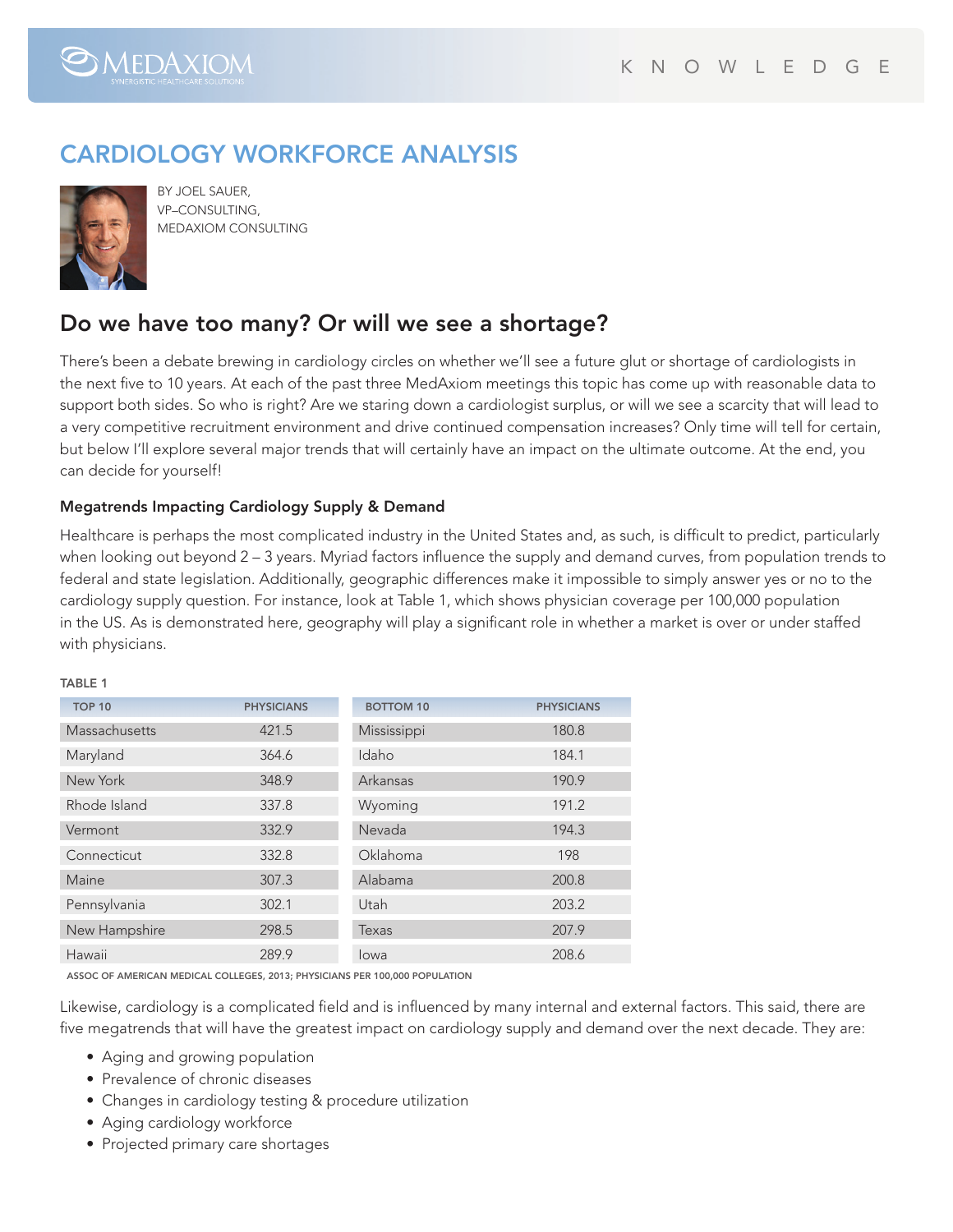### Aging & Growing Population

 $\bigcirc$ MEDAXIOM

We've all heard for years the coming age wave caused by the Baby Boomer generation. According to the U.S. Census Bureau, 77 million people were born between the years of 1946 (just after World War II) through 1964 – the years most commonly used to define Baby Boomers. This cohort of our population is so large that currently just over 1:3 adults fit into its definition.

Using simple math, members of this generation started turning 65 years old in 2011 with 12,500 more each day currently hitting this milestone<sup>1</sup>. At this rate, the US Census data predicts that by 2030 there will be 71.5 million Americans over the age of 65 (see Figure 1). Given that cardiology patient populations tend to be skewed to the Medicare segment (see Figure 2 below), this growth will have an inevitable impact on cardiology demand. As an example, even if utilization of cardiology services dropped by nearly half for those aged 65 and older – a very tall order and not predicted (see "Prevalence of Chronic Diseases" below), the sheer increase in total population of this segment would almost entirely offset this drop.



Of lesser consequence than the Baby Boomer explosion, but certainly significant enough to impact cardiology is overall US population growth. Between now and the year 2030, the US population between the ages of 18 to 65 is expected to increase by over 6 million, exceeding 205 million in total<sup>1</sup>. In the past, a large segment of this population may have been without health insurance, which would tend to pull utilization downward. However, with an estimated 21 million newly or additionally insured through the Affordable Care Act<sup>3</sup> this expanded population could bring increased demand on specialty services like cardiology. Even with no growth in the under 65 age demographic, it's certainly likely the Affordable Care Act will impact utilization.

### Prevalence of Chronic Diseases

In recent years we've seen a reduction in the utilization of certain staple cardiology diagnostics and procedures (see "Changes in Cardiology Testing & Procedure Utilization" below), with some like nuclear cardiology experiencing a marked decline (see Figure 3). Given this, it may come as somewhat of a surprise that the incidence of chronic diseases in the population is actually increasing.

From 2001 through 2010, the percentage of US adults with multiple chronic conditions rose from 22% up to 25%. Because the US adult population is around 70 million, this seemingly small increase represents over 2 million additional adults with multiple chronic conditions. Considering that four of the top 10 chronic diseases are heart related (see Figure 4), this upward trend will undoubtedly impact cardiology demand at some point in our near future.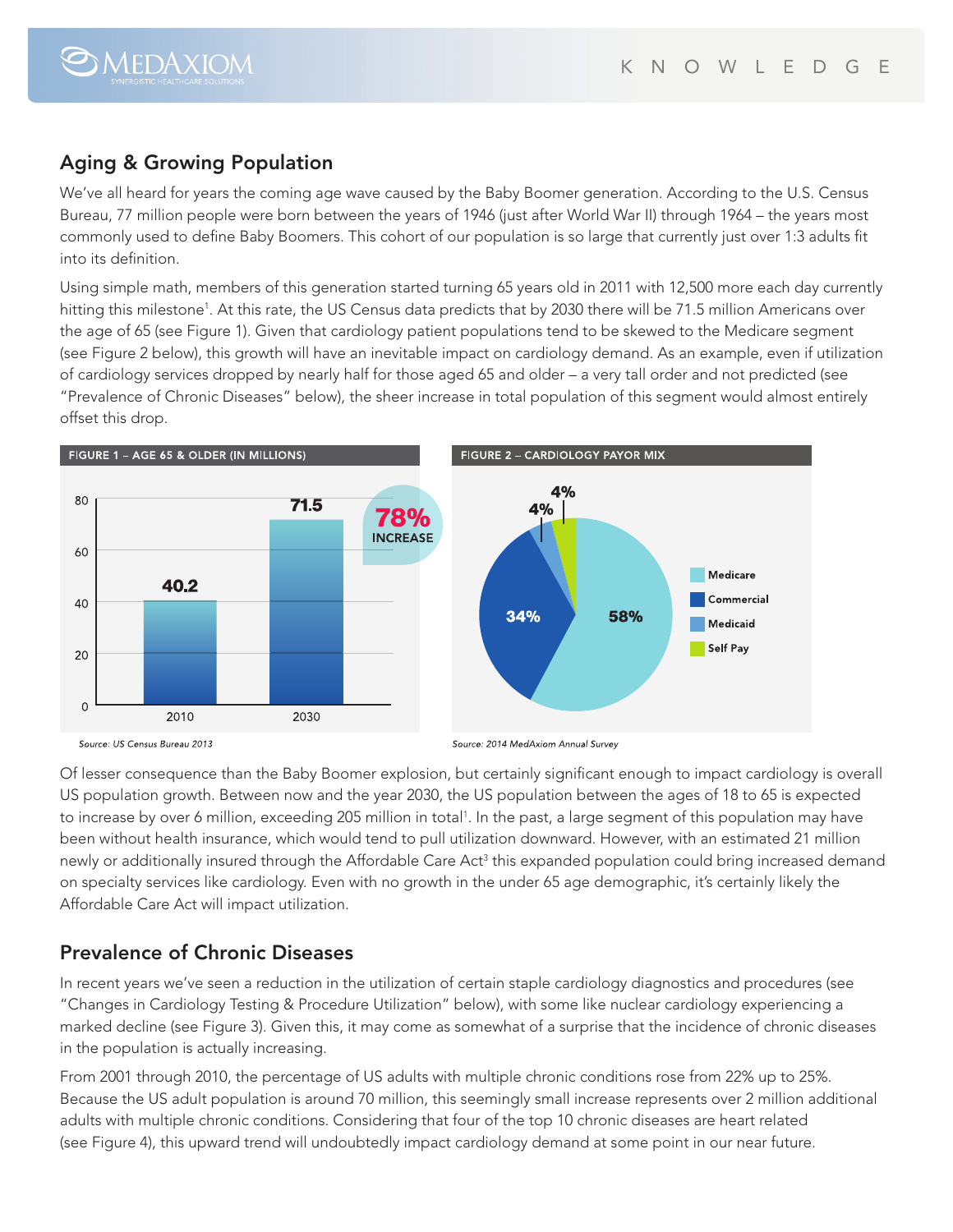#### FIGURE 3 - RATIO OF NUCLEAR STUDIES TO TOTAL COGNITIVE ENCOUNTERS

 $\bigcirc$ MEDAXIOM











One of the most significant drivers and, therefore, predictors of chronic disease prevalence is obesity. According to the Center for Disease Control (CDC), obesity increases the risk of many health conditions, but specific to cardiology expands the likelihood of coronary artery disease, stroke, high blood pressure, hyperlipidemia, elevated triglycerides and diabetes. As can be seen in Figure 5, the increase in the percentage of US population considered obese slowed during the period 2000 to 2010, but is still projected to reach 50 percent by 2030.

In a 2012 study, the Trust for America's Health found that at the present trajectory of obesity expansion in the US, the number of new cases of type 2 diabetes, coronary heart disease and stroke could increase tenfold between 2010 – 2020, and then double again by 20304 . When you consider this type of exponential growth of cardiovascular related diseases – even if predictions turn our significantly overstated – coupled with the bolus of the over 65 years demographic, the impact on demand will almost certainly be upward and dramatic.

One of the bright spots for the US population – and one that lessens cardiac demand – is the reduction in cigarette smoking, a major contributor to chronic diseases in general and to cardiac problems specifically. According to the CDC, the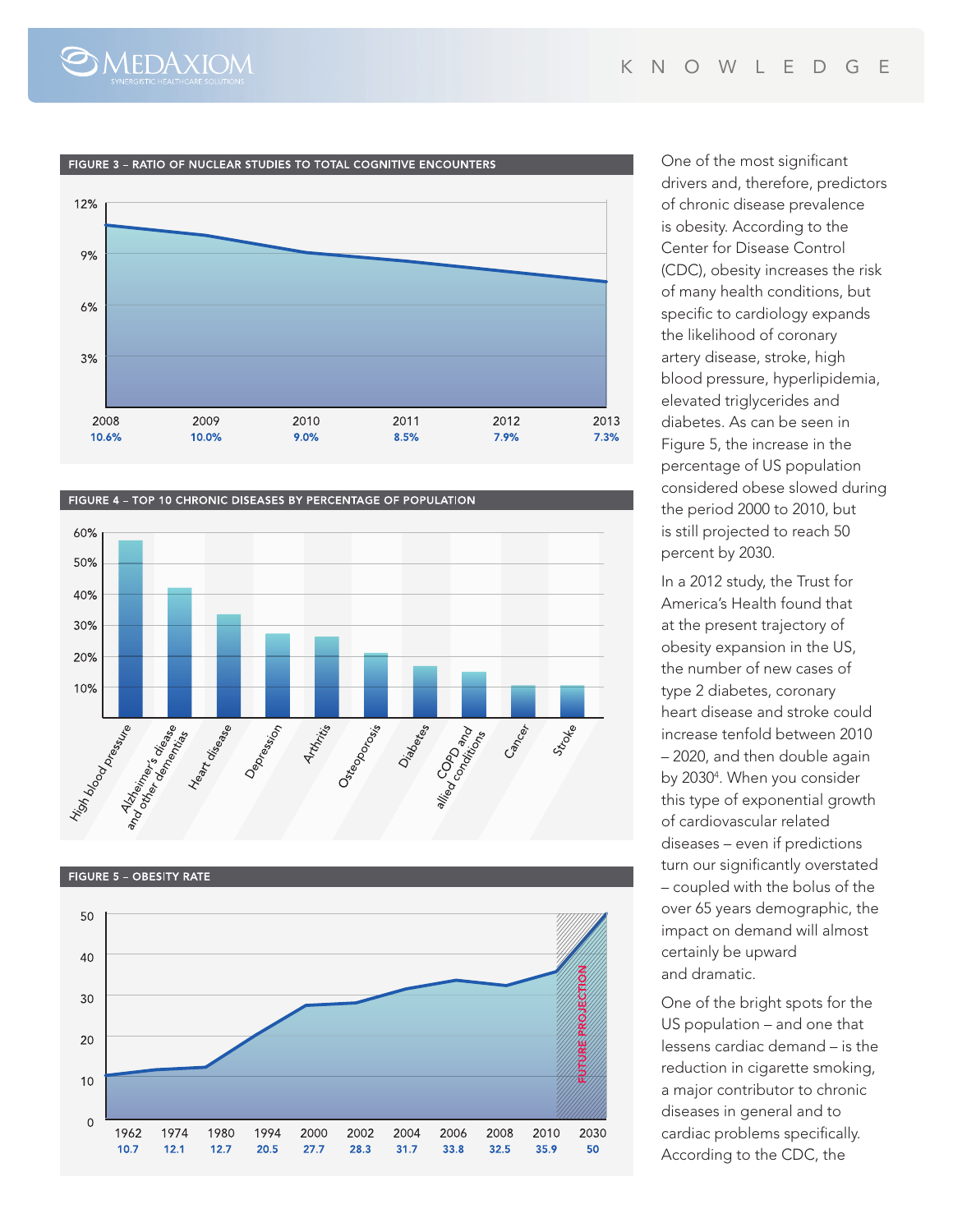

percentage of American adults smoking has dropped from around 44 percent in 1965 to around 19 percent in 2011. This is mostly likely one of the drivers of the changes in cardiac utilization described below.

### Changes in Cardiology Testing & Procedure Utilization

On the flipside of the demand increases predicted by the above data is the reality of the past several years. Cardiology groups across the country have seen a significant decrease in utilization patterns for many of the historically highvolume diagnostic tests and cardiac procedures. In fact, Figure 6 shows that the number of new patients entering into a cardiology practice on a per-cardiologist basis – perhaps the strongest indicator of future testing and procedures volumes – is at a 10-year low.



Source: 2014 MedAxiom Annual Survey

#### FIGURE 7 - RATIO OF CATHETERIZATIONS TO COGNITIVE ENCOUNTERS



Back in 2010, the New England Journal of Medicine published a study that found the incidence of myocardial infarction (MI) dropping in the United States<sup>6</sup>. The incidence of MI hit its peak in the year 2000 at 287 cases per 100,000 population and then dropped 24 percent to 208 cases per 100,000 in 2008.

In concert with this study's findings, the 2014 MedAxiom Annual Survey shows that total catheterizations peaked in 2001 at a median level of 181 cases per FTE cardiologist and have now dropped back to 125 cases per FTE cardiologist in 2013. Expressed another way, the ratio of catheterizations to cognitive encounters (all new patients and cardiologist office visits) has dropped 17 percent in just the last six years (Figure 7). This latter statistic is a better indicator of the drop in utilization because it considers the population seen, expressed in cognitive encounters, as opposed to the population of cardiologists.

Several additional key cardiology tests and procedure trends can be found in Figures 8 - 10, all expressed as ratios of the population of patients seen (cognitive encounters).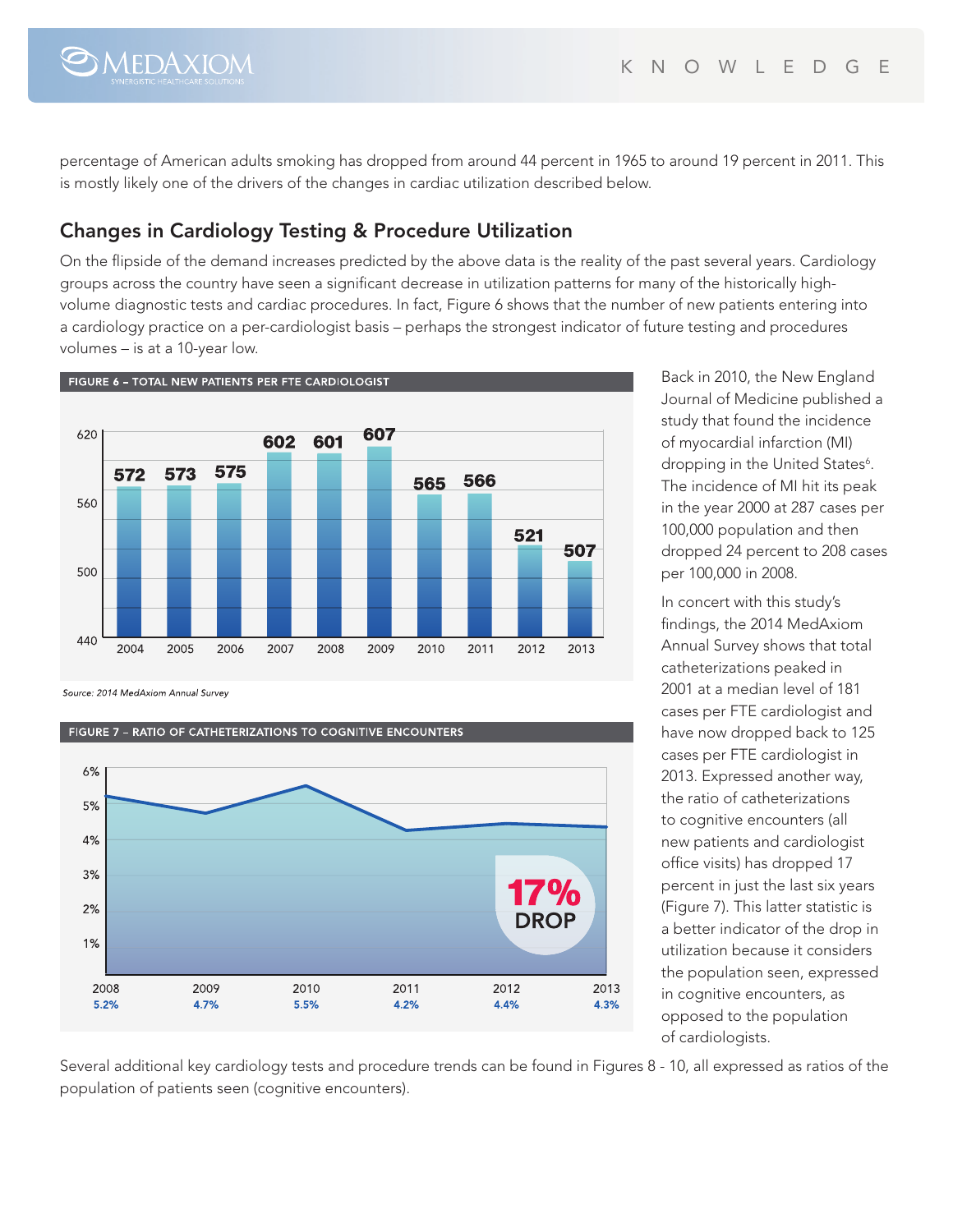

#### FIGURE 8 - RATIO OF IMAGED STRESS STUDIES TO TOTAL COGNITIVE ENCOUNTERS



FIGURE 9 - RATIO OF ICD IMPLANTS TO TOTAL COGNITIVE ENCOUNTERS



#### FIGURE 10 - RATIO OF TREADMILLS TO TOTAL COGNITIVE ENCOUNTERS



unanswered is whether the impact has already been realized, or if continued downward trends are possible.

The drop in cardiology utilization for certain diagnostic and therapeutic procedures has been so dramatic and sudden, it has many believing the new normal will simply require less cardiologists. So what's driving these decreases and will such declines continue? It would be ideal if our industry were hit with just one change at a time. This would allow us the luxury of pinpointing the cause of such important changes and help predict with more clarity the future impact. Unfortunately, our real world doesn't act that way and, as is the case here, more often introduces multiple culprits.

It's impossible to discuss the overall drop in cardiology procedures without mentioning the impact of statins on this segment of medicine. While there is some debate as to the role that statins played versus other contributing factors like diet changes, there is no question that we have seen a marked decline in overall cholesterol and coronary heart disease (CHD). A 2012 article published in the European Heart Journal<sup>7</sup> created a table showing the worldwide effect of reduced cholesterol on coronary heart disease. This study finds that between 1981 – 2000 coronary heart disease (CHD) in the United States dropped by 62 percent among males and by 51 percent among females (see Figure 11). Clearly such dramatic changes have impacted utilization rates. The question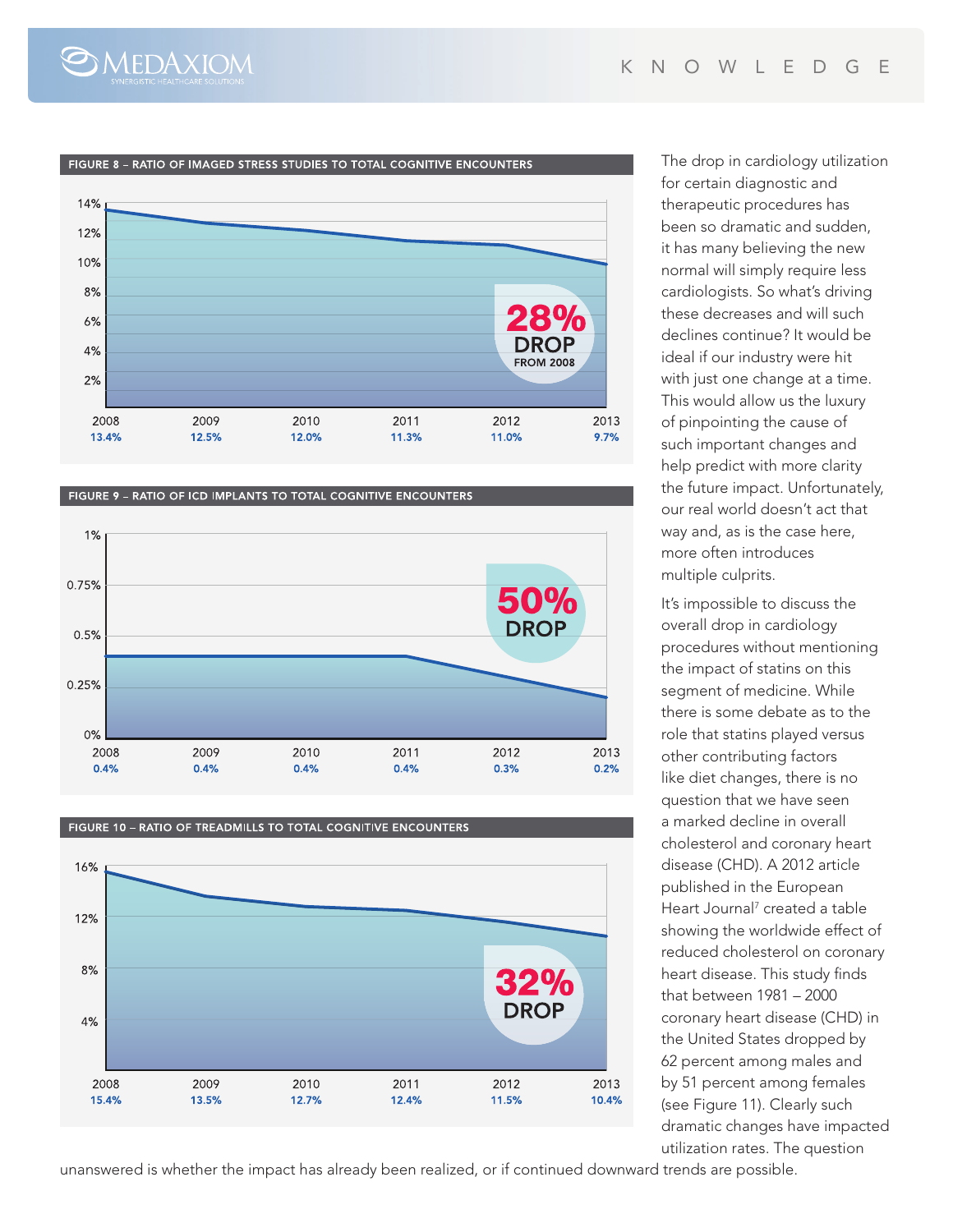



FIGURE 11 – OVERVIEW OF THE IMPACT OF POPULATION TOTAL CHOLESTOROL CHANGES IN the USA

Beyond statins, there are multiple other changes in our industry driving cardiology utilization, particularly over the past five years. Research based guidelines on when testing and treatment should and, most likely should not, be employed have had a significant muting impact on cardiac volumes. These Appropriate Use Criteria (AUC), published by national bodies like the American College of Cardiology, have narrowed the need for diagnostic imaging, particularly routine annual testing which was formerly considered the best medicine. These same AUC, based on the latest clinical research findings for efficacy, have tended to lower the number of cardiac interventions performed.

Overall economic conditions have also certainly played a role in depressed volumes. The Great Recession that began in 2008 put millions of Americans out of work and in many cases without health insurance. Related is a trend that began much earlier than the recession, but accelerated during it: the shifting of health costs to patients via out of pocket expenses. According to a 2013 report by the AARP Public Policy Institute<sup>8</sup> national healthcare spending in the US jumped 72 percent from 2000 – 2010. The same report found that during the past decade the average amount a middleincome household spends on healthcare has increased 51 percent – nearly double the growth in their incomes. At the same time, we have seen the rapid integration of private cardiology practices to hospital employment (see Figure 12).



Source: 2013 MedAxiom Integration Survey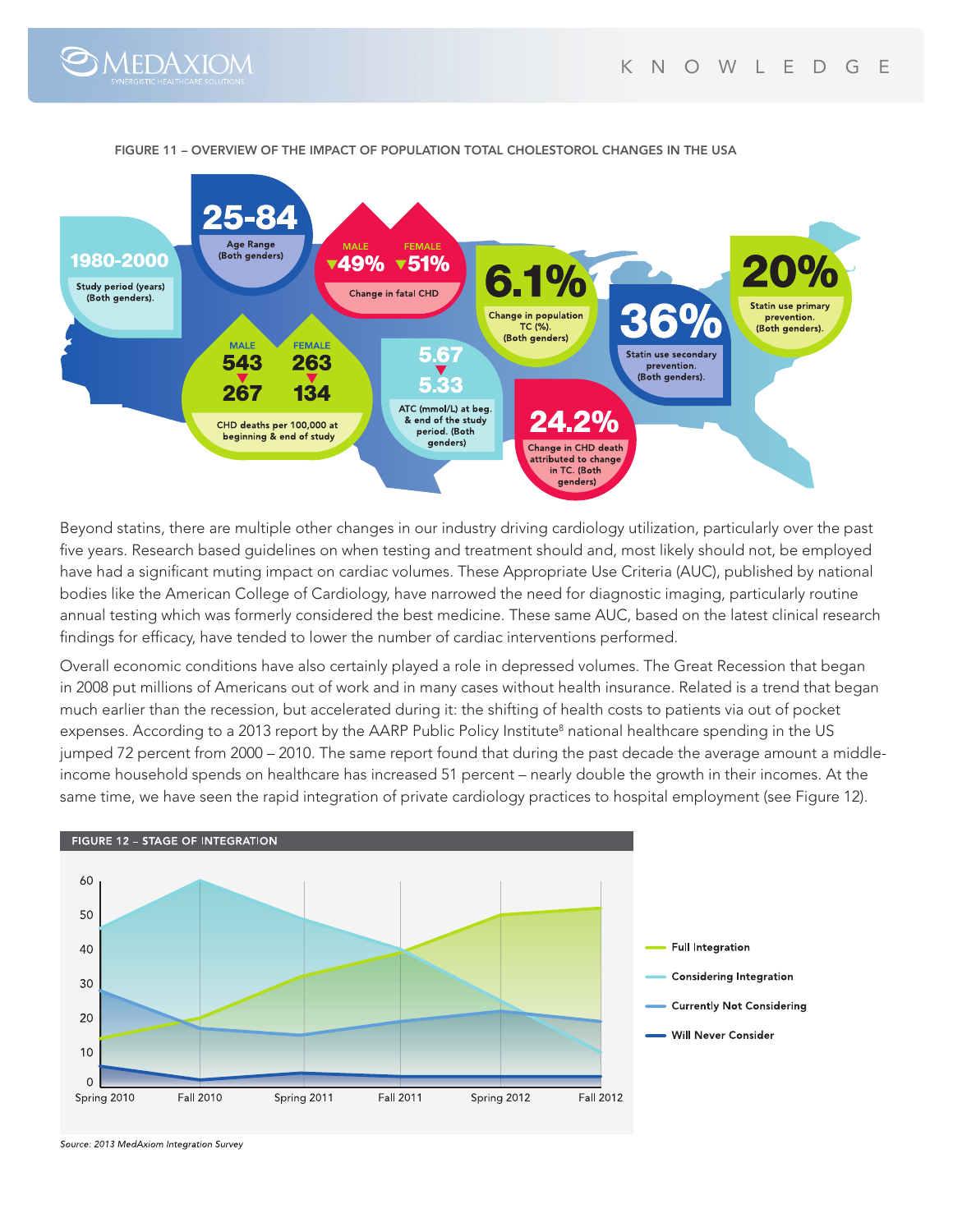$\bigcirc$ MEDAXIOM

In the majority of cases, this transition causes a shift of physician office testing to hospital services, which makes these services significantly more expensive. All of these factors have contributed to the downward trend in cardiac volumes.

## Aging Cardiology Workforce

Like the US in general, the cardiology physician workforce is aging – with the oldest segment growing faster than the younger population entering the profession. Table 2, which is based on the 2014 MedAxiom Annual Survey, shows cardiology ages by subspecialty and overall. General/Non-Invasive cardiologists are the oldest segment with a median age of 56 years, followed by interventional cardiologists at 54 years and invasive physicians at 52. Electrophysiologists are the youngest cohort with a median age of 50 years.

#### TABLE 2

|                      | <b>MEDIAN AGE</b> | % > 60 | % > 64 |
|----------------------|-------------------|--------|--------|
| Electrophysiology    | 50                | 12%    | 3%     |
| Invasive             | 52                | 18%    | 7%     |
| General/Non-Invasive | 56                | 34%    | 23%    |
| Interventional       | 54                | 29%    | 13%    |
| All Cardiologists    | 53                | 28%    | 15%    |

Of particular note on Table 3 is that more than a third (37 percent) of the General/Non-Invasive pool is 59 years and older. This ratio is 16 percent, 21 percent and 34 percent for Electrophysiology, Invasive and Interventional physicians respectively. Based on these same data 15 percent of the overall cardiology physician workforce is age 64 years or older.

| <b>TABLE 3</b>                  | <b>OVERALL</b> |      | <b>2013 BY SUBSPECIALTY</b> |                 |                |            |
|---------------------------------|----------------|------|-----------------------------|-----------------|----------------|------------|
| <b>CARDIOLOGY AGE QUARTILES</b> | 2012           | 2013 | EP                          | <b>INVASIVE</b> | <b>GENERAL</b> | <b>INT</b> |
| Age 46 and below                | 31%            | 28%  | 42%                         | 32%             | 28%            | 26%        |
| Age 47 - 58                     | 41%            | 40%  | 42%                         | 47%             | 35%            | 40%        |
| Age 59 - 70                     | 25%            | 28%  | 16%                         | 20%             | 30%            | 32%        |
| Age 71 and over                 | 3%             | 4%   | 0%                          | 1%              | 7%             | 2%         |
|                                 |                |      |                             |                 |                |            |

While it's true there is no consistent retirement age for physicians, it is logical to assume that a physician over the age of 60 is closer to the end of his/her career than the beginning. If the number of younger physicians coming into the pipeline were equal to this more senior element,

*Source: 2014 MedAxiom Annual Survey*

utilization being equal, you would have a static supply of cardiologists. However, as Table 3 demonstrates, this is not the case, with the younger segment shrinking and the older segments expanding (2012 compared to 2013). Further supporting this position is how quickly the pool of physicians drops once over the age 70 (bottom row of Table 3), representing just 4 percent of the total cardiology workforce a short 10 years past that 60th birthday.

In the spring of 2014 MedAxiom conducted a survey of its membership around recruitment efforts during the next 24 months. Groups that were not recruiting at all during this time were encouraged to respond with a "no" so the results did not include only programs that were recruiting. In all 62 programs responded, which represents just under 20 percent of the total MedAxiom membership. The results are quite startling.

Overall 87 percent are recruiting cardiology during the next 24 months. Of these programs, the average number of physicians each is seeking is 2.9 – nearly three new physicians in the twoyear period (Figure 13). When asked what is driving recruiting, half responded it is primarily due to physician retirements or other departures (see Figure 14). The second most popular response was growth at just under a third of respondents. On the flip side of adding the physicians the survey asked how many

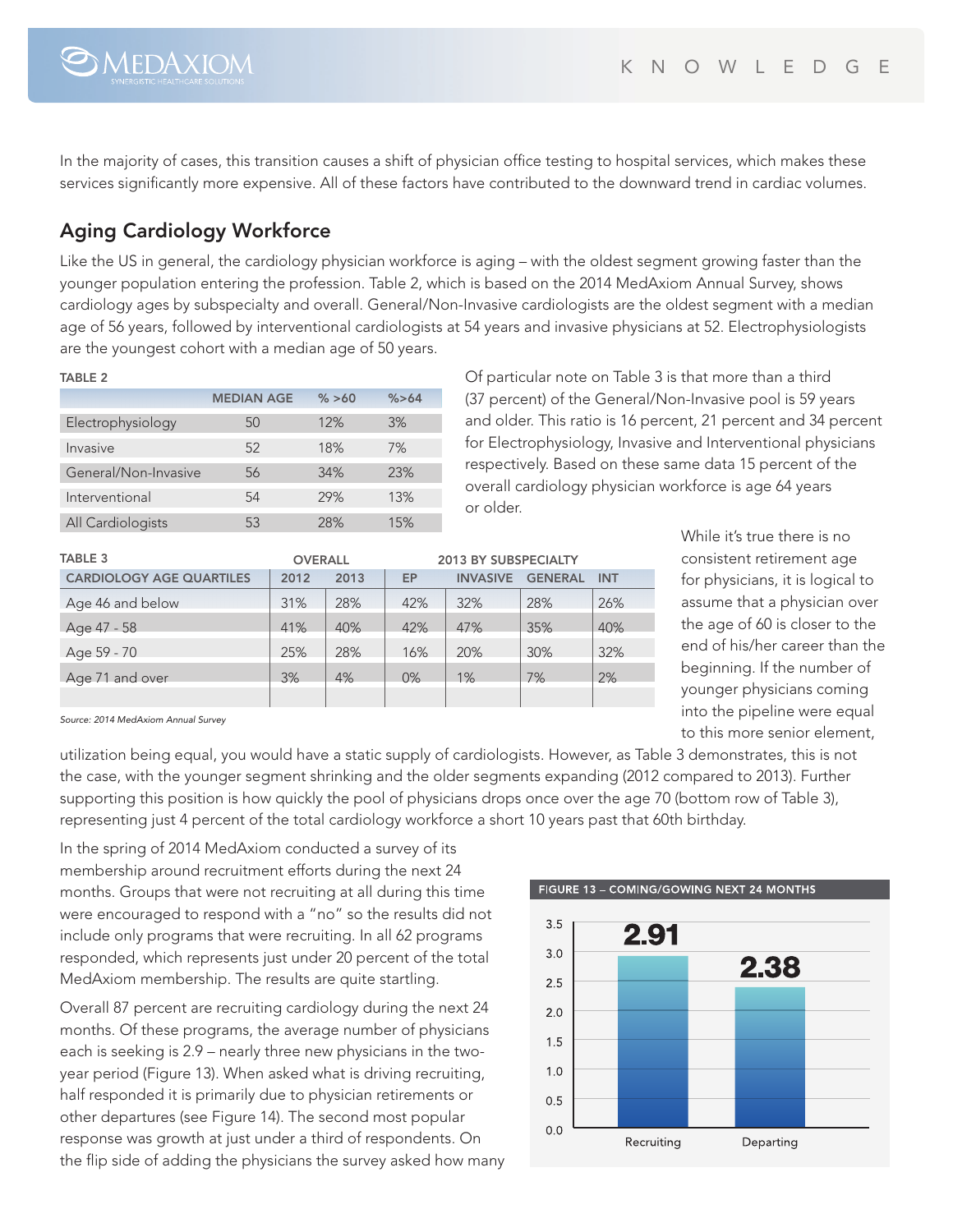

cardiologists the program expected to lose in the next 24-month period due to physicians leaving medicine (retirement, taking administrative roles, etc.). Here the average group expected attrition was 2.38 cardiologists.

According to the American College of Cardiology<sup>9</sup>, the total cardiologist population is estimated at approximately 23,000, with the annual number of cardiology fellows coming into the US workforce at around 700, or 3 percent of the total. If the age statistics and workforce data cited above are representative of this broader cardiology population the distribution would suggest a mathematical deficit in the annual number coming into the profession compared to those who will leave – by about half! Only dramatic changes to the size



of cardiology training programs in the US and/or a substantial change in the issuance of foreign medical graduate visas – both quite unlikely with today's stagnant Congress - will be able to overcome this shortfall.

### Primary Care Shortages

In a study by the US Department of Health and Human Services Health Resources and Services Administration (HRSA), published in November 2013, absent a major change in how primary care is delivered in this country the projected shortfall of primary care physicians by the year 2020 is estimated at 20,400. Given that the average primary care patient panel size is around 2,300 patients<sup>10</sup> this suggests that approximately 47 million Americans will have great difficulty getting access to these primary services.

One of the cornerstone elements embraced by the Affordable Care Act, more commonly referred to as Obama Care, is the Patient Centered Medical Home (PCMH), where a team of primary care professionals expand the panel capacity of each primary care physician. Further this model is intended to take on an expanded role in managing chronic diseases such as hyperlipidemia, hypertension and coronary artery disease. Should this model proliferate and take over primary management of these chronic cardiac conditions there would be an obvious pressure release on the cardiology infrastructure.

However, a 2014 report by the National Committee for Quality Assurance, with the largest PCMH program in the US, shows that just 10 percent of the current primary care physician population falls within this definition. Adoption of this model has been slow to develop in large part because physician reimbursement is still nearly entirely based on a feefor-service model, where many of the activities critical for the PCMH model are simply not paid for. Even if this model blossoms, the HRSA report suggested the projected shortage could be "somewhat alleviated," suggesting that it is quite likely the US will see a primary care shortage over the next 5 – 10 years. This will result in the current cardiologybased chronic disease utilization continuing for the foreseeable future.

### Summary

Myriad forces will determine the supply and demand equation with respect to the cardiology workforce; with so many at play predicting the future with any precision is a challenge. Compounding this are potential changes to the industry that would have profound effect on utilization, such as the widespread adoption of the PCMH as mentioned above, or the move away from fee-for-service physician reimbursement to something more global or value-based. Both of these are real possibilities and are even in motion, albeit with modest adoption so far.

Further clouding this prediction is changing technology. By most accounts electronic medical records (EMR) and other electronic reporting systems have a long way to go in improving physician efficiency – although certainly progress is